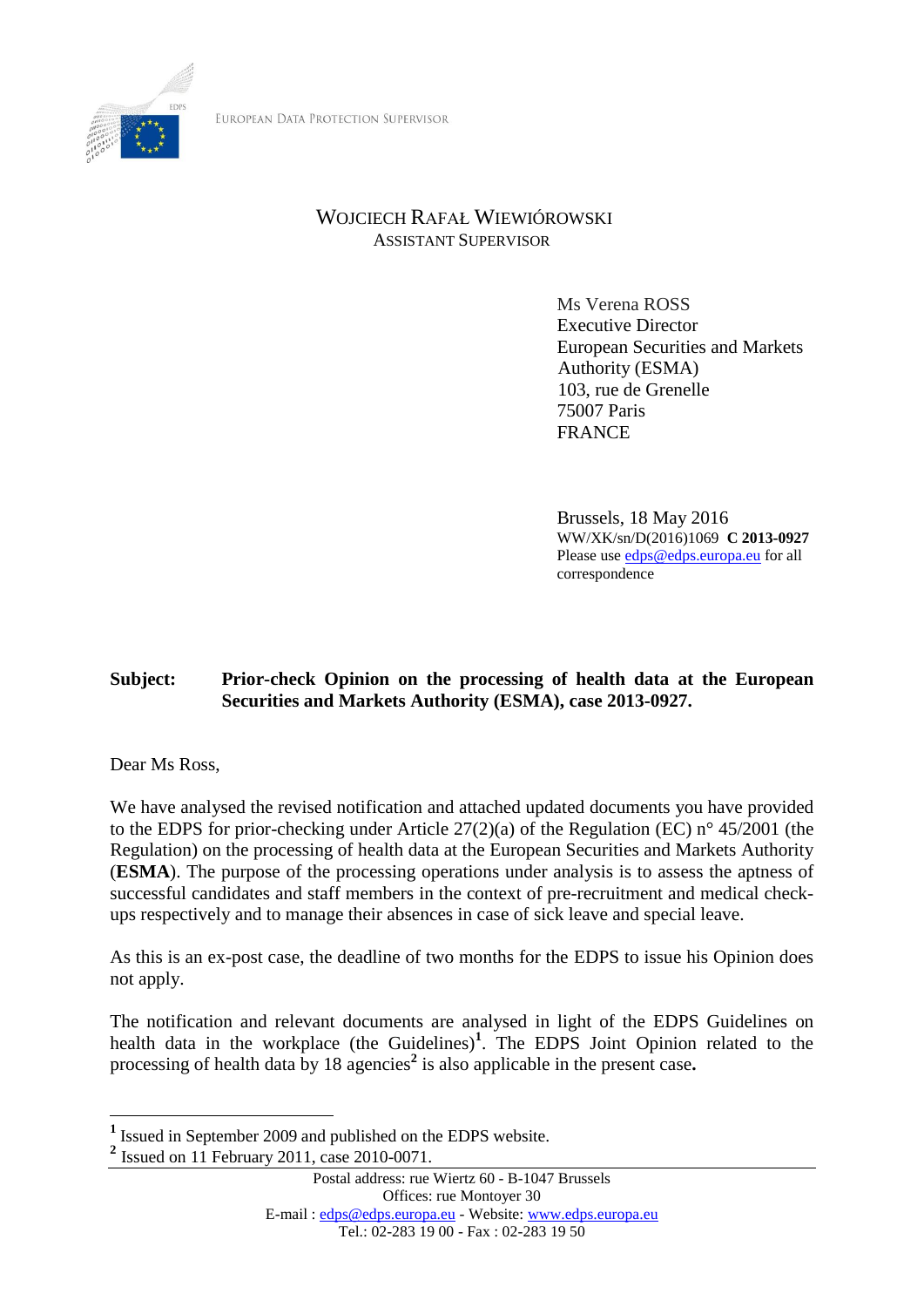The EDPS will identify ESMA's practices which do not seem to be in conformity with the principles of the Regulation and the Guidelines, and then provide ESMA with relevant recommendations.

## **1) Legal basis and lawfulness**

The notification states that "*Moreover, as in line with the Regulation (EC) 45/2001, the data subjects are giving their consent for data processing by providing their personal data voluntarily*".

The legal basis for ESMA to carry out pre-recruitment and annual medical visits and, to process sick leave certificates is found in the EU Staff Regulations. These processing operations are necessary to assess the data subjects' ability to carry out their role effectively in light of any medical issues and for the purpose of managing the sick leave of ESMA's staff members. The processing operations in question are therefore necessary for the performance of ESMA's mission carried out in the public interest on the basis of the EU Staff Regulations in conformity with Article  $5(a)$  of the Regulation.<sup>3</sup>

However, the data subjects' consent cannot be considered as a legal basis for the processing operations under analysis. Under Article 2(h) of the Regulation, consent is not valid unless it is freely given, specific and constitutes an informed indication of the data subject's wishes. In this particular case, consent is a sensitive matter as it is doubtful whether data subjects can freely provide *"unambiguous consent*" in an employment context, taking into account the power imbalance between employee and employer.

Article 5(d) of the Regulation may be considered as an additional ground for legitimising any further processing of medical data collected on the basis of the provisions of the Staff Regulations or other legal instruments adopted on the basis of the Treaties, for the purpose of ensuring medical follow up. Of course, data subjects should be adequately informed before the further processing of their medical data and they should have the possibility to withdraw their consent at any time without prejudice to their rights.

The EDPS therefore recommends that ESMA clarify the issue of consent in the notification, as explained above.

## **2) Recipients and processors**

 $\overline{a}$ 

ESMA lists the Commission's medical service as recipient.

ESMA has concluded a Service Level Agreement (SLA) with the Commission's medical service for carrying out the pre-recruitment examinations and annual check-up visits.

In light of Article 23 of the Regulation, the Commission's medical service is acting on behalf of ESMA and is therefore classed as processor. This is because it is obliged to carry out the processing only on instructions from the controller - ESMA (Article 23(2)(a)). The Commission's medical service's obligations regarding confidentiality and security measures are also laid down in the SLA (Article 23(2)(b)).

<sup>&</sup>lt;sup>3</sup> Recital 27 of the Regulation explains that this provision is meant to also cover processing necessary for the internal management and administrative functioning of the institutions.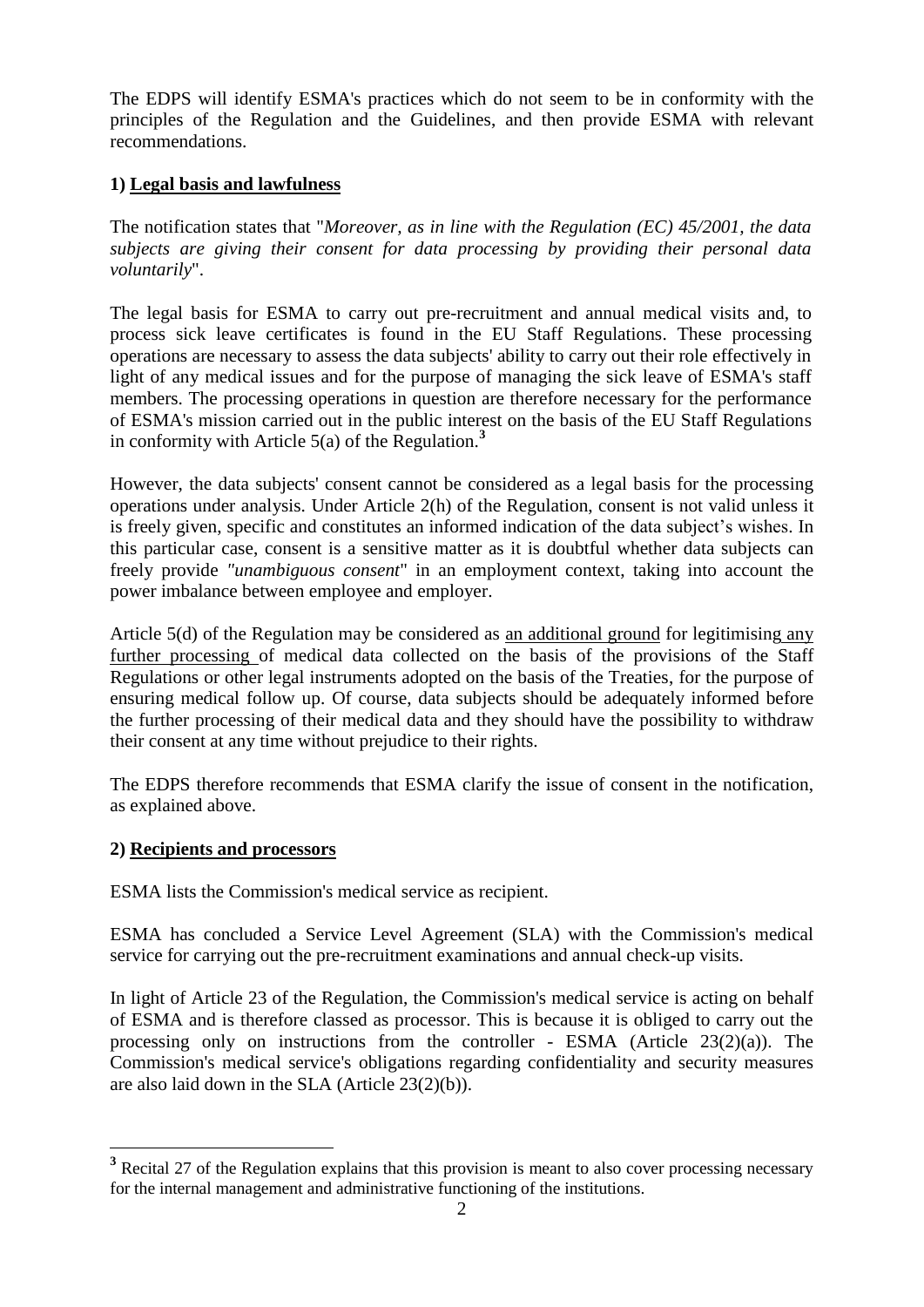The EDPS therefore recommends that ESMA indicate in the notification and in the privacy statement that the Commission's medical service acts as processor on behalf of ESMA in light of the requirements of Article 23 of the Regulation.

## **3) Quality of data**

ESMA pointed out that the agency has no access to medical information of its staff members and the Commission's medical service keeps the medical files of the agency's staff members.

However, two administrators from the HR Team of ESMA collect sick leave certificates from the staff members and keep them in a folder, which is only accessible to them.

Sick leave and some special leave certificates are considered as data concerning health. Although the exact type of illness is not indicated, staff members can be identified as having been absent due to a short or long term illness on medical treatment or due to special sick leave of a medical nature.

The HR Team of ESMA should, under Article 4(1)(c) of the Regulation, only keep information which is adequate, relevant and necessary for the purpose for which it needs to collect them, that is, to be able to manage the absences of the agency's staff members. HR should hence collect only administrative data related to an absence of a staff member and not the sick-leave certificate as such.

The EDPS notes that confidentiality declarations are signed by the administrators in charge and sufficient security measures seem to have been adopted for the storage of the sick leave certificates. Nevertheless, ESMA should consider modifying its policy so that staff members send their sick leave certificates directly to the Commission's medical service. The Commission will then inform the HR administrators in charge about the administrative data, such as the name, surname and duration of absence of the staff member. This is a best practice followed by a significant number of agencies.

## **4) Information to be given to the data subject**

In light of Articles 11 and 12 of the Regulation, ESMA has to provide all necessary information to all data subjects before a processing operation is launched in order to guarantee a fair and transparent processing in respect of the data subjects. ESMA should therefore attach the "*privacy statement on health*" to the document entitled "*annual medical check-up's - ESMA provisional procedure*".

## *Identity of the controller*

The privacy statement mentions ESMA as controller. The EDPS reminds ESMA that from a legal perspective, ESMA is the responsible controller of these processing operations. In practice, the Operations Division (HR Team) is responsible for internally managing the processing operations under analysis, as it is correctly indicated in point 2 of the notification. A contact person from the HR should also be indicated in the privacy statement, so that data subjects may contact him/her directly, allowing written requests and confidentiality.

#### *The recipients of the data*

In light of Articles 11(1)(c) and 12(1)(d), ESMA should list the Commission's medical service as a processor (see point 2 above).